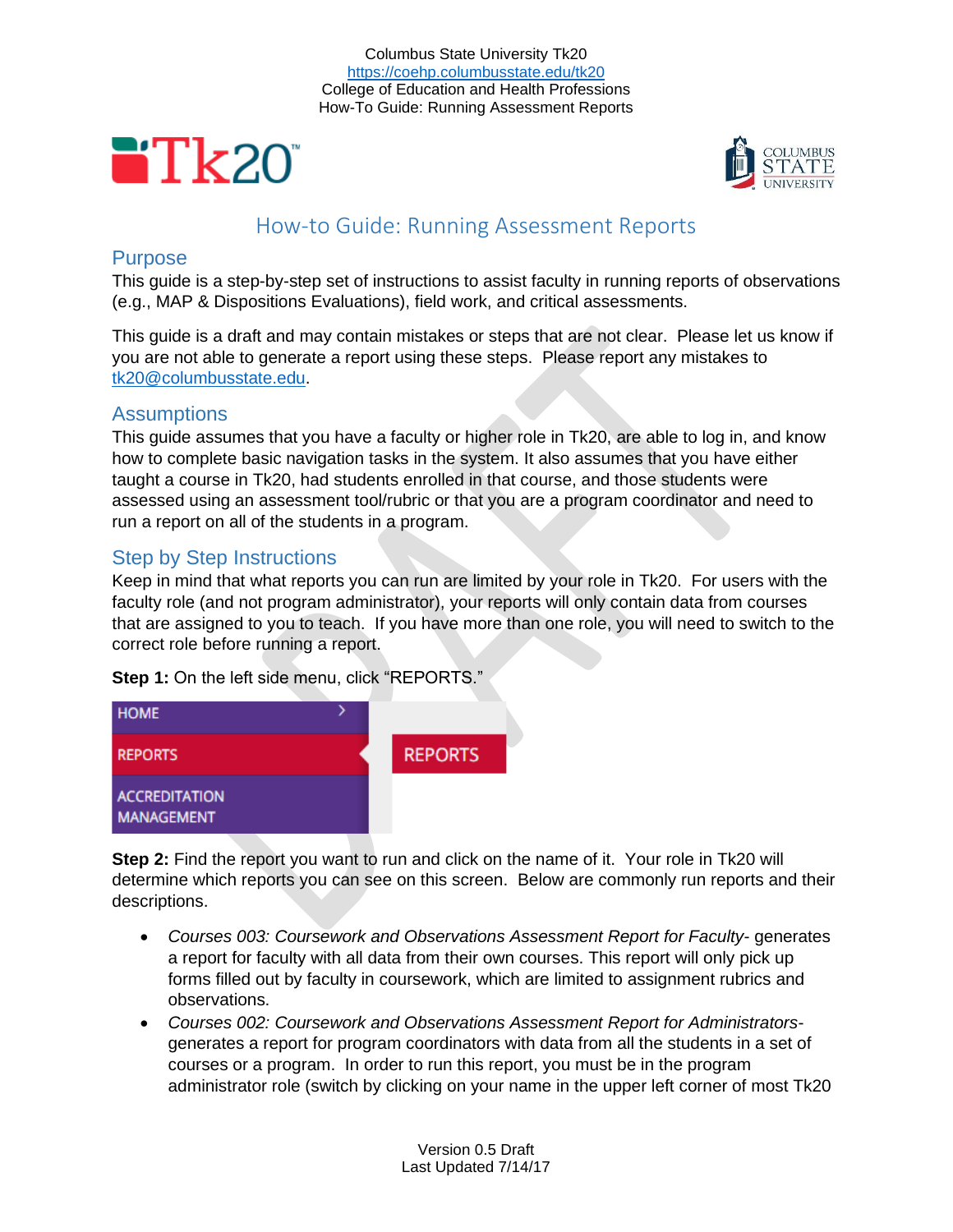#### Columbus State University Tk20 <https://coehp.columbusstate.edu/tk20> College of Education and Health Professions How-To Guide: Running Assessment Reports

screens). This report will only pick up forms filled out by faculty in coursework, which are limited to assignment rubrics and observations.

• *Field Experience 002: Student Field Assessment Report-* generates a report that contains data from a student's field experience binders. Depending on how the field experience binders are set, this report may contain data from both the university supervisor and cooperating teachers (though these two groups should each use a different set of rubrics). If run by someone with a faculty role, this report will only give data from their own internship courses.

**Step 3:** The next page is a list of reporting parameters and filters. Use the fields to generate your report.

- *Form Active Status*: First off, Tk20 uses the term "form" for anything that collects data. For this report, the form will be an assessment tool or rubric that was used to evaluate an assignment or conduct an observation. Any form that is currently in use will be active; however, forms used in previous semesters could have been upgraded with previous versions now being inactive.
- *Assessment Tool*: This is the name of the rubric that was used to evaluate an assignment or conduct an observation. You can only run reports on the rubric used, not the assignment or observation itself.
	- $\circ$  Assessment tools such as MAPS and Dispositions start with "TE Key: Unit Eval". These assessment tools are usually used by faculty and university supervisors.
	- $\circ$  Assessment tools, such as field experience assessments start with "TE SAFE" and are usually used by cooperating teachers and other site staff.
	- $\circ$  Reports can be run on other assessment tools (such as those used with critical assessments) as well.
- *Form Instance*: Many forms have more than one instance, especially when the form may be used for more than one purpose or multiple times during a semester. You can run a report on all the instances or just one.
- *Assessment Status*: In most cases you only want data on submitted assessments; however, sometimes it may be helpful to run this report to see if you missed submitting an evaluation and including all status will allow you to do that.
- *Term(s):* The semester from which you would like data.
- *Course(s):* The course from which you would like data.
- *Coursework Type*: This filter allows you to select just one type of course work for your report. For example, if you used the same rubric instance on both an assignment and an observation, you can filter these for a report.
- *Coursework Template* (Note: it applies differently to observations.): This filter allows you to pick a particular observation or assignment to generate a report.
- *Programs*: The program from which you would like data.
- *Majors:* Not all programs are listed as majors in Tk20. It is usually best to leave this filled as "Select All" unless you know the major information is populated and correct.
- *Minors:* Currently only programs are used. Leave this filled as "Select All".
- *User Group:* Currently not active.

**Step 4:** Click the **Generate** button to create the report.

**Step 5:** The next page displays your report. On this screen you have several options